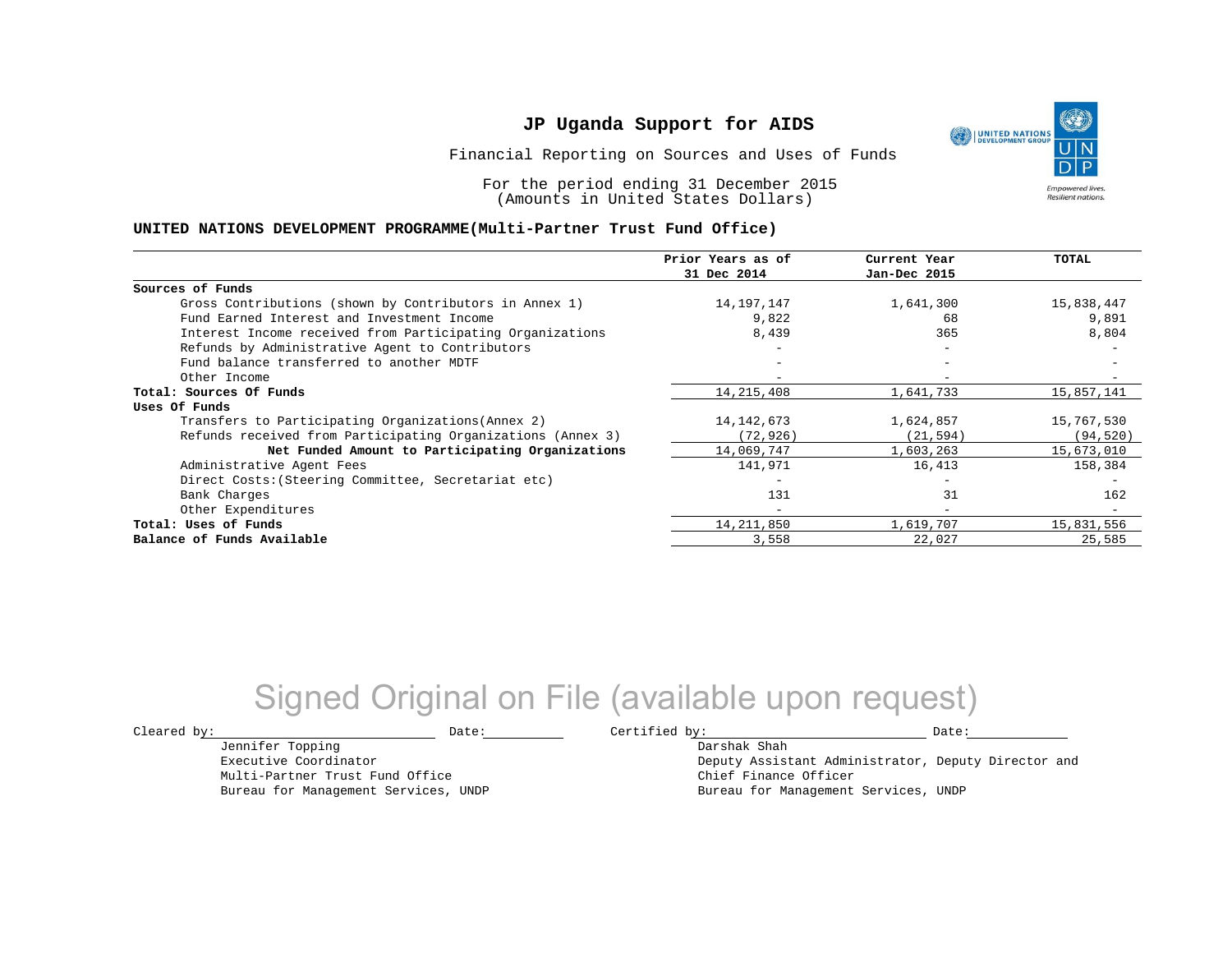

Financial Reporting on Sources and Uses of Funds

For the period ending 31 December 2015 (Amounts in United States Dollars)

#### **UNITED NATIONS DEVELOPMENT PROGRAMME(Multi-Partner Trust Fund Office)**

**Annex - 1: Gross Contributions**

|                                | Prior Years as of | Current Year             | TOTAL      |
|--------------------------------|-------------------|--------------------------|------------|
|                                | 31 Dec 2014       | Jan-Dec 2015             |            |
| Contributors                   |                   |                          |            |
| DEPARTMENT FOR INT'L DEVELOPME | 1,597,400         | $\overline{\phantom{0}}$ | 1,597,400  |
| IRISH AID                      | 12,599,747        | 1,641,300                | 14,241,047 |
| Total: Contributions           | 14, 197, 147      | 1,641,300                | 15,838,447 |

# Signed Original on File (available upon request)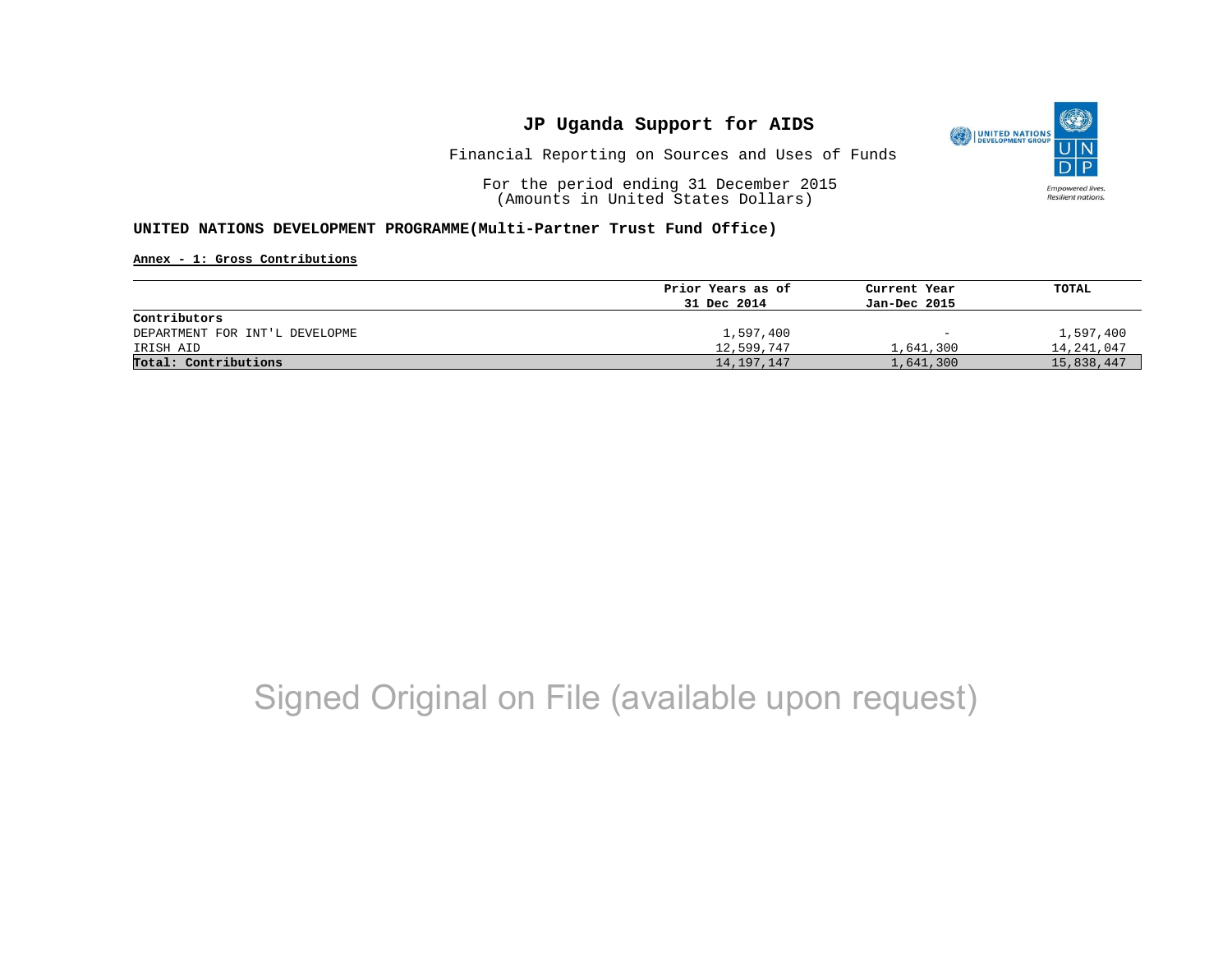

Financial Reporting on Sources and Uses of Funds

For the period ending 31 December 2015 (Amounts in United States Dollars)

#### **UNITED NATIONS DEVELOPMENT PROGRAMME(Multi-Partner Trust Fund Office)**

#### **Annex - 2: Transfers to Participating Organizations**

|                                                | Prior Years as of | Current Year<br>Jan-Dec 2015 | TOTAL      |
|------------------------------------------------|-------------------|------------------------------|------------|
|                                                | 31 Dec 2014       |                              |            |
| FAO                                            | 534,809           | 72,965                       | 607,774    |
| ILO                                            | 615,816           | $\overline{\phantom{m}}$     | 615,816    |
| IOM                                            | 1, 111, 164       | 104,702                      | 1,215,866  |
| OHCHR                                          | 172,912           | $\overline{\phantom{m}}$     | 172,912    |
| UNAIDS                                         | 1,961,173         | 296,255                      | 2,257,428  |
| UNDP                                           | 1,432,027         | 169,009                      | 1,601,036  |
| UNESCO                                         | 513,860           | 95,404                       | 609,264    |
| UNFPA                                          | 1,647,518         | 269,971                      | 1,917,489  |
| UNHCR                                          | 423,933           | 71,340                       | 495,273    |
| UNICEF                                         | 2,181,178         | 306,431                      | 2,487,609  |
| UNODC                                          | 107,194           | $\overline{\phantom{m}}$     | 107,194    |
| UNWOMEN                                        | 42,800            | 59,475                       | 102,275    |
| WFP                                            | 160,500           | $\overline{\phantom{m}}$     | 160,500    |
| WHO                                            | 3,237,789         | 179,305                      | 3,417,094  |
| Total Transfers to Participating Organizations | 14, 142, 673      | 1,624,857                    | 15,767,530 |

## Signed Original on File (available upon request)